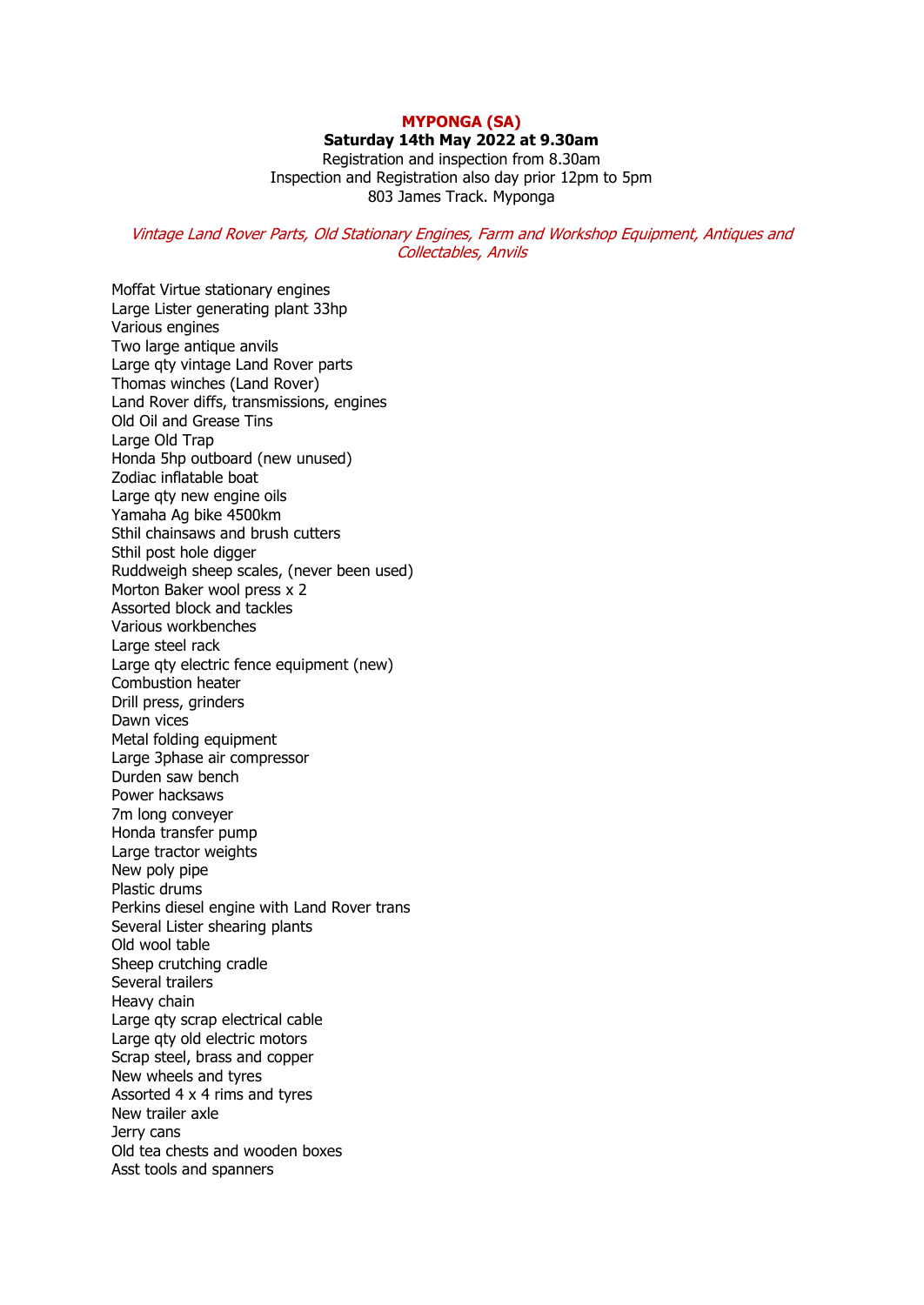Cattle gate Hay feeders Assorted timber and concrete posts Large new timber gate Bee / apiarist equipment New boxes of beeswax foundation sheets Sure fire wood burning add on furnace New horse saddles x 4 Large qty of new timber garden stakes Anchors Vintage flame thrower Qty new grain shovels Heavy steel shed frame Old doors New door locks and latches Heavy steel loading ramps Large mobile steel shelving Old reel lawnmower Large qty steel pulleys Large qty metal rollers Electric workshop tools Arc and Mig welders Oxy welding equipment Large rolls of conveyor belting New electric motors Antique timber sheep gates Cement mixer with antique engine Old steam boiler Vintage post hole digger Large platform scales Assorted bricks Heavy steel roller Large vintage plough Old combine seeder Assorted farm gates 3PL spreader Large qty bullnose iron 3PL rippers Flail mower with side cutter Cattle crush New rolls cyclone fencing Large bandsaw Asst hydraulic rams Spot welder Assorted tractor linkages Assorted ladders Fire hose and reel Old post mounted drills Assorted pumps 3PL yakka hoop Large old wine barrel Vintage testing equipment 44 gal drums of new oil and kerosene Large qty of new nuts, bolts and tek screws

Payment on day of sale, number system applies, ID required, payment by cash, cheque, EFTPOS